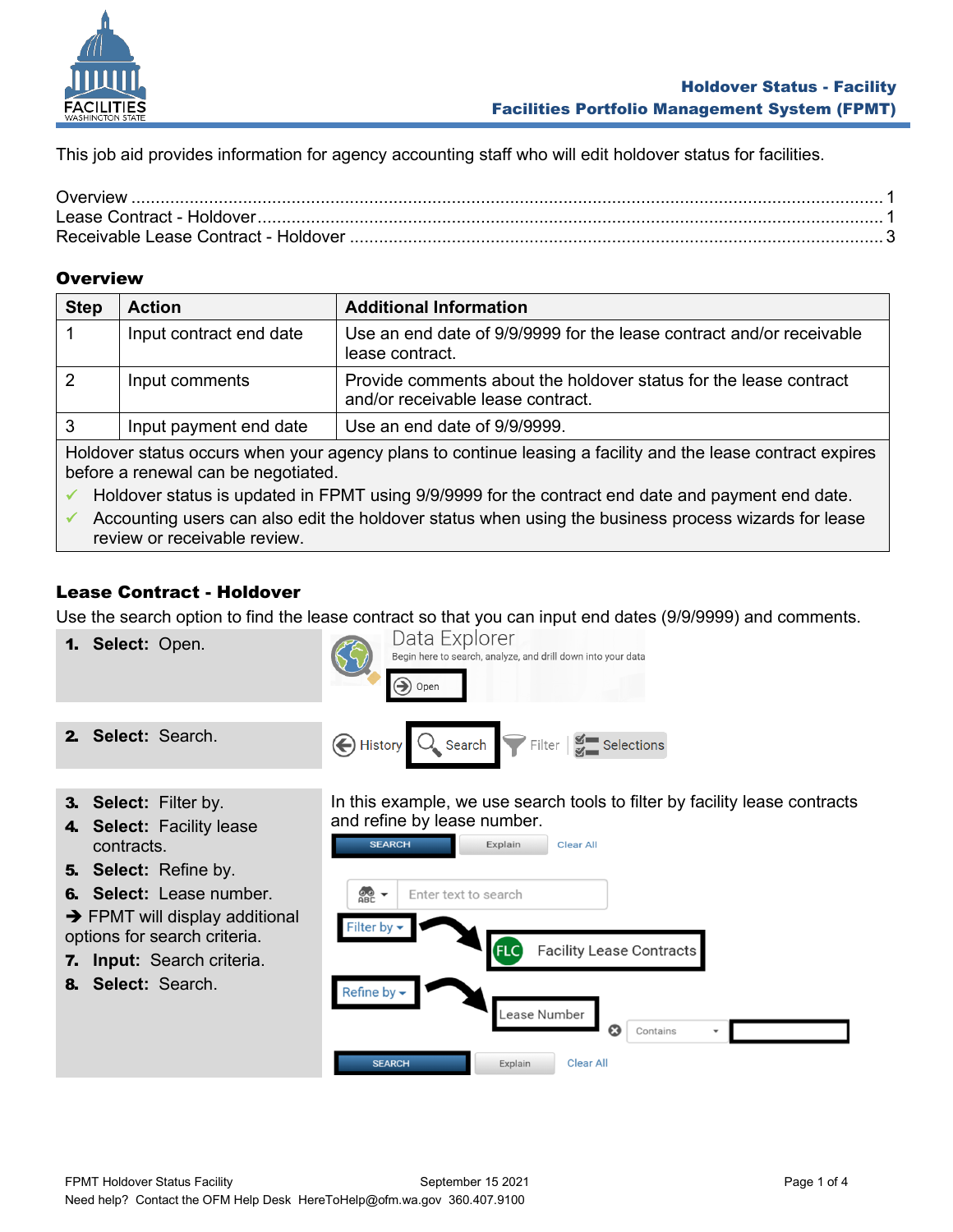

## Holdover Status - Facility Facilities Portfolio Management System (FPMT)

| 9. Select: Menu.<br>10. Select: Edit.                                                                                                     | <b>Facility Lease Contracts</b><br>FL<br><b>FLC</b> Sample<br><b>Facility Lease Contract</b><br>ease Number:<br>Open<br>Lessor:<br>Manage<br>Lessee (Agency Name):<br>Select<br>$\left[\frac{1-\mathbf{A}}{2}\right]$ Documents (0)<br>$\bigcirc$ Open:<br>$\boxed{52}$ Photos (0)<br><b>Ilili</b> Reports<br>$\blacktriangleleft$ Add<br>$\blacktriangleright$ Edit<br>$\overline{\mathbb{III}}$ Delete |
|-------------------------------------------------------------------------------------------------------------------------------------------|----------------------------------------------------------------------------------------------------------------------------------------------------------------------------------------------------------------------------------------------------------------------------------------------------------------------------------------------------------------------------------------------------------|
| <b>11. Select: Advanced mode.</b><br>$\rightarrow$ The $\boxtimes$ checkbox for<br>advanced mode is located in the<br>upper right corner. | Advanced Mode<br>← Facility Lease Contract Properties                                                                                                                                                                                                                                                                                                                                                    |
| 12. Input: Lease end date.<br>$\rightarrow$ Use 9/9/9999 for holdover.                                                                    | Lease End Date<br>9/9/9999<br>31                                                                                                                                                                                                                                                                                                                                                                         |
| 13. Input: Comments.<br>$\rightarrow$ Provide comments about the<br>holdover status.                                                      | Comment                                                                                                                                                                                                                                                                                                                                                                                                  |
| <b>14. Select:</b> Lease payments.<br>15. Select: Edit.                                                                                   | <b>Lease Payments</b><br>Sample<br><b>TP</b><br>Lease Payment<br>Lease Number:<br>Edit<br>Payment Series Number:<br>Payment Frequency:                                                                                                                                                                                                                                                                   |
| <b>16. Input:</b> Payment end date.<br>$\rightarrow$ Use 9/9/9999 for holdover.                                                           | Payment End Date<br>ww<br>9/9/9999<br>31                                                                                                                                                                                                                                                                                                                                                                 |
| <b>17. Select:</b> Save and close.                                                                                                        | <b>SAVE AND CLOSE</b><br>Cancel                                                                                                                                                                                                                                                                                                                                                                          |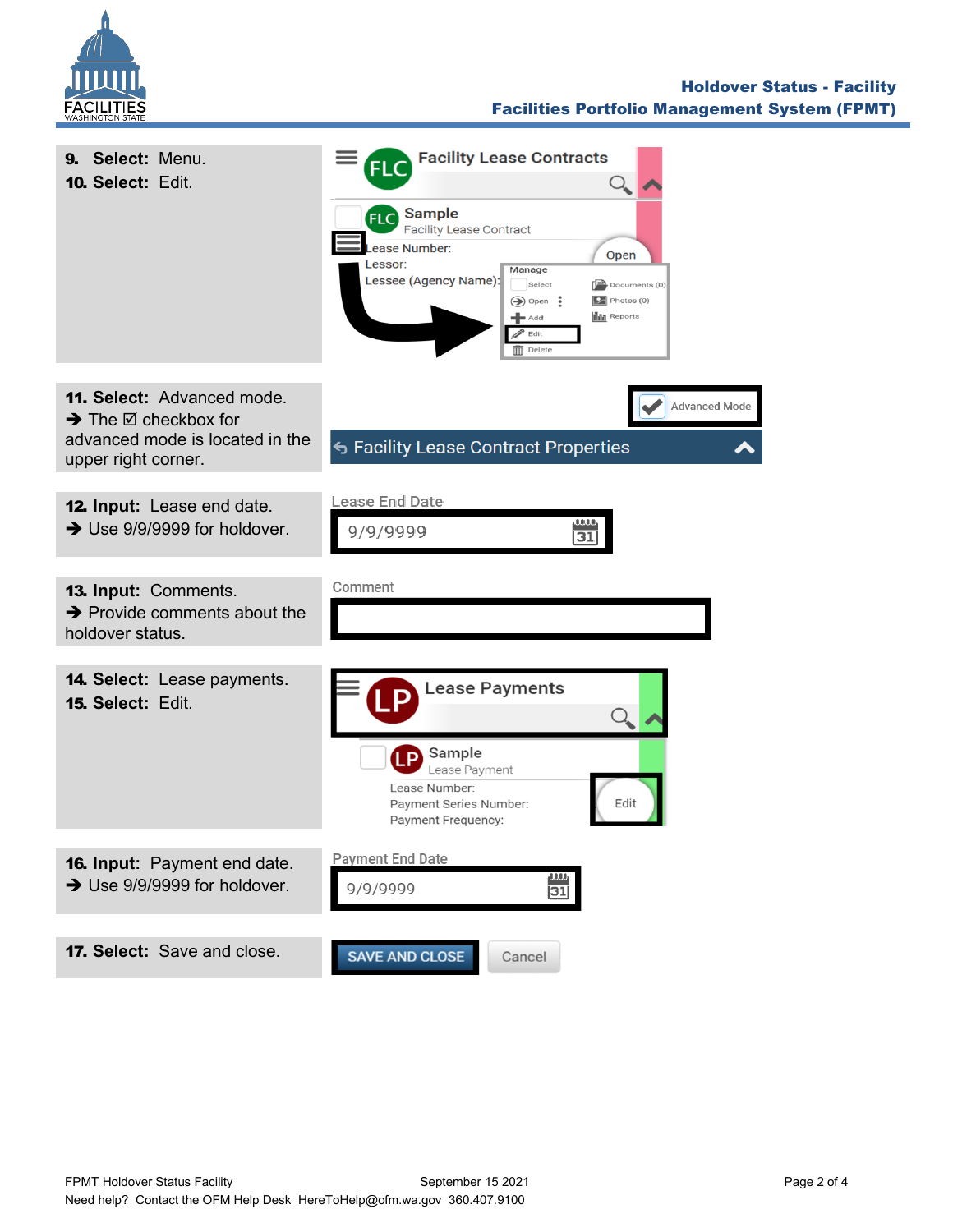

# <span id="page-2-0"></span>Receivable Lease Contract - Holdover

Use the search option to find the lease contract so that you can input end dates (9/9/9999) and comments.

1. **Select:** Open.



3. **Select:** Filter by.

2. **Select:** Search.

- 4. **Select:** Facility receivable contracts.
- 5. **Select:** Refine by.
- 6. **Select:** Receivable contract number.
- $\rightarrow$  FPMT will display additional options for search criteria.
- 7. **Input:** Search criteria.
- 8. **Select:** Search.
- 9. **Select:** Menu.

 $\rightarrow$  The  $\boxtimes$  checkbox for

13. **Input:** Comments.

**→** Provide comments about the

upper right corner.

end date.

holdover status.

10. **Select:** Edit.

In this example, we use search tools to filter by facility receivable contracts and refine by receivable contract number.



Comment